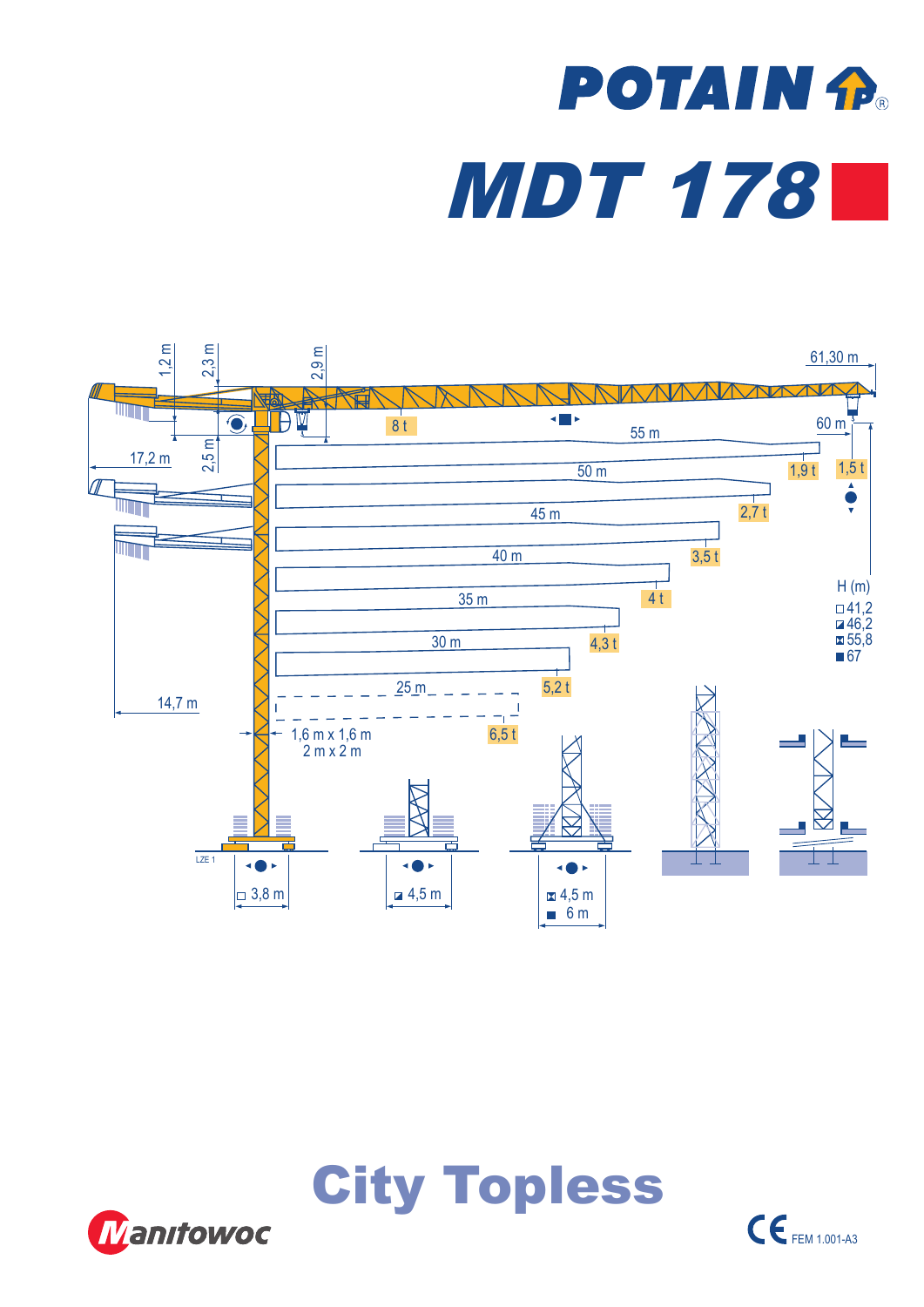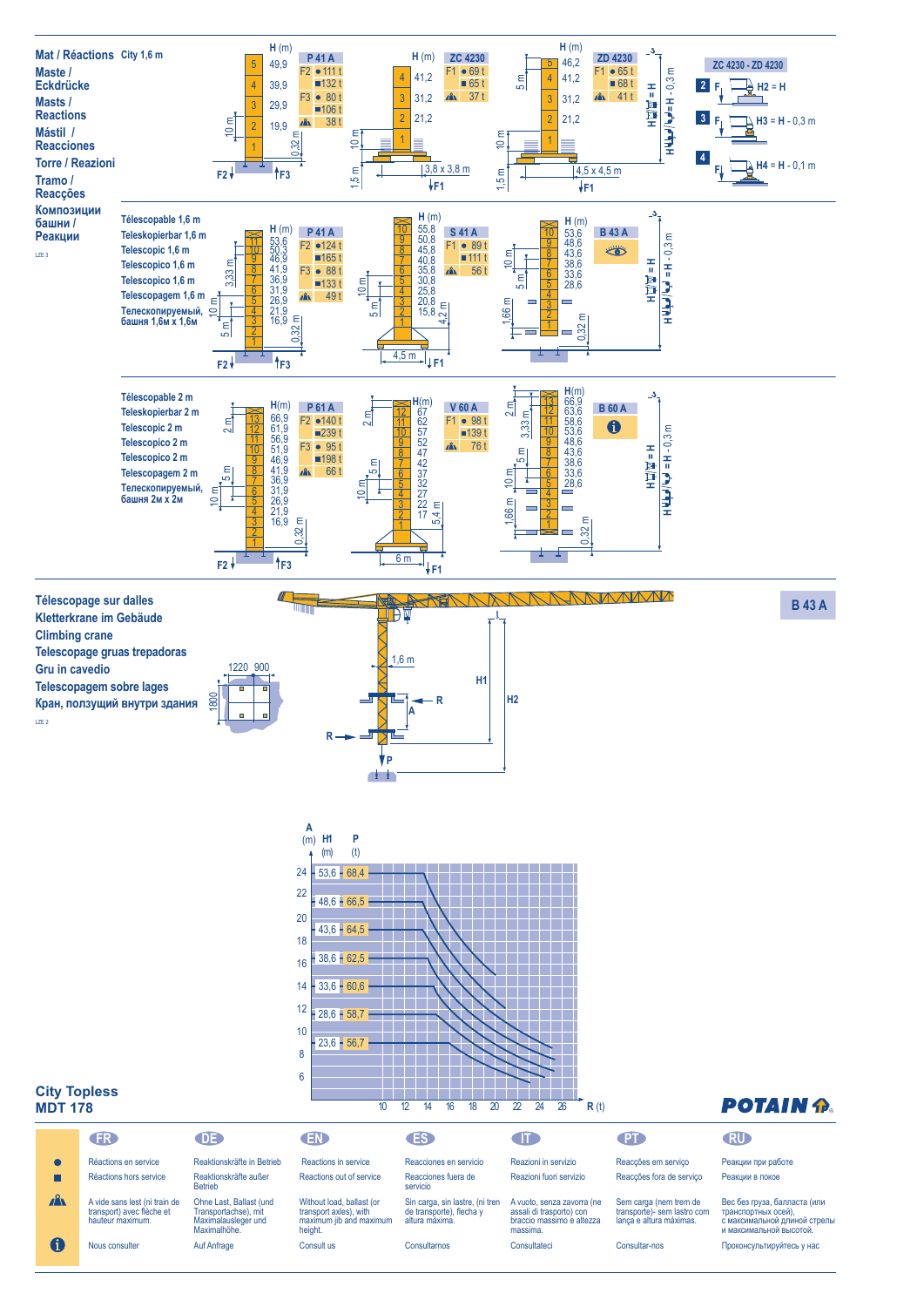| <b>Courbes de charges</b><br>Lastkurven | الملوا سنستبد لوبا                      | 60 <sub>m</sub><br>Ş                         | 3,1               | $\blacktriangleright$ | 14,3 15<br>8              | 7,5       | 17 20<br>6,5 | 5,3                 | 4.7           |           | 22 25,2 27,4 30<br>$4 - 4$ 3,6 3,3                           |                 | 32  | 35<br>$\overline{3}$ | 37<br>2,8 2,55                                                                                                          | 40        | 42<br>2,4 | 45<br>2.2                          | 47<br>2.05 | 50<br>1,9            | -52<br>1,8         | 55   | 57     | 60 m<br>$1,7$ 1,6 1,5 t       |                   |         |
|-----------------------------------------|-----------------------------------------|----------------------------------------------|-------------------|-----------------------|---------------------------|-----------|--------------|---------------------|---------------|-----------|--------------------------------------------------------------|-----------------|-----|----------------------|-------------------------------------------------------------------------------------------------------------------------|-----------|-----------|------------------------------------|------------|----------------------|--------------------|------|--------|-------------------------------|-------------------|---------|
| <b>Load diagrams</b>                    |                                         | 55 m<br>$\overline{\wedge}\wedge$            | $3.1 -$           |                       |                           | 15,6      | 17           | 20                  | 22            |           | 25 27,6 29,9 32<br>$8$ 7,2 5,9 5,3 4,5 4 $\leftrightarrow$ 4 |                 |     | 35                   | 37<br>$3,7$ $3,3$ $3,1$ $2,8$                                                                                           | 40        | 42        | 45<br>2,7 2,45 2,3 2,15 2,05 1,9 t | 47         | 50                   | 52                 | 55 m |        |                               |                   |         |
| Curvas de cargas<br>Curve di carico     |                                         | 50 <sub>m</sub><br>ΛΛ.                       | $3.1 -$           |                       |                           |           | 18,6 20      |                     | 22            | 25        | 27<br>8 7,4 6,6 5,6 5,1 4,5                                  | 30              |     | 33 35,9 37           | $4 \rightarrow 4$ 3,9 3,5 3,3 3,1 2,9 2,7 t                                                                             | 40        | 42        | 45                                 | 47         | 50 m                 |                    |      |        |                               |                   |         |
| Curva de cargas                         |                                         | 45 m<br>ΛΛ.                                  | $3.1 -$           |                       |                           |           |              | 20,8 22             |               | 25        | 27                                                           | 30              |     |                      | 32 35 36,9 40,1 42 45 m<br>$8$ 7,5 6,4 5,9 5,2 4,8 4,3 4 $\leftrightarrow$ 4 3,8 3,5 t                                  |           |           |                                    |            |                      |                    |      | (t)    | أعطانا                        | أفنا              |         |
| Диаграммы<br>грузоподъемностей          |                                         | 40 <sub>m</sub><br>ΛΛ.                       | $3,1 \rightarrow$ |                       |                           |           |              | 20,7 22             |               | 25        | 27                                                           | 30              |     |                      | 32 35 36,8 40 m<br>8 7,4 6,4 5,8 5,2 4,8 4,3 4                                                                          |           |           |                                    |            |                      |                    |      | 8      |                               |                   | $-0.4t$ |
| LZE <sub>3</sub>                        |                                         | 35 <sub>m</sub><br>$\overline{\wedge}\wedge$ | $3.1 \rightarrow$ |                       |                           |           |              | 20,8 22             |               | 25        | 27<br>8 7,5 6,5 5,9 5,2 4,8 4,3 t                            | 30 <sup>°</sup> | 32  | 35 <sub>m</sub>      |                                                                                                                         |           |           |                                    |            |                      |                    |      |        |                               |                   | -(m)    |
|                                         |                                         | 30 <sub>m</sub><br><b>AA</b>                 | $3.1 -$           |                       |                           |           |              |                     |               |           | 20,8 22 25 27 30 m<br>8 7,5 6,5 5,9 5,2 t                    |                 |     |                      |                                                                                                                         |           |           |                                    |            |                      |                    |      |        |                               | $-- = 64 - 0.4t$  |         |
|                                         |                                         | 25 <sub>m</sub><br>$\overline{N}$            | $3.1 \rightarrow$ |                       |                           |           |              | 20,9 22 25 m        | $8$ 7,6 6,5 t |           |                                                              |                 |     |                      |                                                                                                                         |           |           |                                    |            |                      |                    |      |        |                               |                   |         |
|                                         |                                         |                                              |                   |                       |                           |           |              |                     |               |           |                                                              |                 |     |                      |                                                                                                                         |           |           |                                    |            |                      |                    |      |        |                               |                   |         |
|                                         | $\overline{u} \leftarrow \rightarrow u$ | 60 <sub>m</sub><br>Ş                         |                   |                       | $2.4 \rightarrow 14.5$ 15 | 8 7,7 6,7 | 17           | - 20<br>5,5         | 4.9           |           | 26.5 30<br>$4 - 4$ 3.4 3.2                                   |                 | 32  | 35<br>2,8            | -37<br>2,6                                                                                                              | 40<br>2.4 | 42<br>2.2 | 45<br>2.05                         | 47<br>1.9  | 50<br>1.75           | 52                 | 55   | 57     | 60 m<br>1,65 1,55 1,45 1,35 t |                   |         |
|                                         |                                         | 55 <sub>m</sub><br>$\Delta \Delta$           | $2.4 \rightarrow$ |                       |                           | 15,8 17   |              | 20<br>8 7,4 6,1 5,5 | 22            |           | 25 28,4 29<br>$4,7$ 4 $+4$                                   |                 | 32  | 35<br>$3.5$ 3.2      | 37<br>$\overline{3}$                                                                                                    | 40<br>2.7 | 42<br>2.5 | 45<br>2,3                          | 47<br>2,2  | 50<br>$\overline{2}$ | 52<br>$1.9$ 1,75 t | 55 m |        |                               |                   |         |
|                                         |                                         | 50 <sub>m</sub><br>ΛΛ.                       | $2.4 \rightarrow$ |                       |                           |           | 18,9 20      | $8 \mid 7.5$        | 22<br>6,7     | 25<br>5,8 | 27<br>$5,3$ 4,7                                              | 30              | 4,3 |                      | 32 34,1 34.8<br>$4 + 4$ 3.7 3.4 3.2 2.9 2.75 2.55 t                                                                     | 37        | 40        | 42                                 | 45         | -47                  | 50 m               |      |        |                               |                   |         |
|                                         |                                         | 45 m<br>ΛΛ.                                  | $2.4 \rightarrow$ |                       |                           |           |              | 21,1<br>8           | 22<br>7,6     | 25<br>6,6 | 27<br>$6\overline{6}$                                        | 30              | 32  |                      | 35 38,2 38,9 40 42 45 m<br>$\vert 5,3 \vert 4,9 \vert 4,4 \vert 4 \rightarrow 4 \vert 3,9 \vert 3,6 \vert 3,35 \vert 1$ |           |           |                                    |            |                      |                    |      | (t)    | $\overline{\mathbf{w}}$       | П                 |         |
|                                         |                                         | 40 m<br>$\overline{\wedge}\wedge$            | $2,4 \rightarrow$ |                       |                           |           |              | 21,3 22             |               | 25        | 27                                                           | 30              |     |                      | 32 35 38,4 39,2 40 m<br>$8$ 7,7 6,7 6,1 5,4 5 4,5 4 $\leftrightarrow$ 3,9 t                                             |           |           |                                    |            |                      |                    |      | 8<br>4 |                               |                   | $-0.1t$ |
|                                         |                                         | 35 <sub>m</sub><br>$\overline{\wedge}$       | $2.4 \rightarrow$ |                       |                           |           |              | 21,4 22             |               | 25        | 27<br>8 7,7 6,7 6,1 5,4 5 4,5 +                              | 30              | 32  | 35 <sub>m</sub>      |                                                                                                                         |           |           |                                    |            |                      |                    |      |        |                               | $--- = 27 - 0.11$ | $-(m)$  |
|                                         |                                         | 30 <sub>m</sub><br>ΛΛ.                       | $2.4 \rightarrow$ |                       |                           |           |              | 21,4 22             |               |           | 25 27<br>$8$ 7,7 6,7 6,1 5,4 t                               | 30 <sub>m</sub> |     |                      |                                                                                                                         |           |           |                                    |            |                      |                    |      |        |                               |                   |         |
|                                         |                                         | 25 <sub>m</sub><br>$\Delta \Delta$           | $2.4 \rightarrow$ |                       |                           |           |              | 21,4 22 25 m        | $8$ 7,8 6,7 t |           |                                                              |                 |     |                      |                                                                                                                         |           |           |                                    |            |                      |                    |      |        |                               |                   |         |

| Lest de contre-flèche      |
|----------------------------|
| Gegenauslegerballast       |
| <b>Counter-jib ballast</b> |
| Lastre de contra flecha    |
| <b>Contrappeso</b>         |
| Lastros da contra lança    |
| Балласт на консоли         |
| 17F <sub>2</sub>           |

| Lest de contre-flèche      |                 | 1 100 kg - 3 600 kg |            |  |  |  |  |
|----------------------------|-----------------|---------------------|------------|--|--|--|--|
| Gegenauslegerballast       |                 |                     |            |  |  |  |  |
| <b>Counter-jib ballast</b> | <b>AVVN</b>     |                     | $x^2$ (kg) |  |  |  |  |
| Lastre de contra flecha    | 60 <sub>m</sub> | 17.2 m              | 15 200     |  |  |  |  |
| <b>Contrappeso</b>         | 55 m            | 17.2 m              | 15 200     |  |  |  |  |
| Lastros da contra lança    | 50 <sub>m</sub> | 17.2 m              | 14 100     |  |  |  |  |
| Балласт на консоли         | 45 m            | 14.7 $m$            | 14 100     |  |  |  |  |
|                            | 40 <sub>m</sub> | 14,7 $m$            | 13 000     |  |  |  |  |
| LZE <sub>2</sub>           | 35 <sub>m</sub> | 14.7 m              | 11 900     |  |  |  |  |
|                            | 30 <sub>m</sub> | 14,7 m              | 10 800     |  |  |  |  |
|                            | 25 <sub>m</sub> | 14.7 m              | 10 500     |  |  |  |  |

| Lest de base        | $\boxtimes$ 1,6 m | ZC 4230 - $\bullet$ -  | H(m)<br>$\mathbf{A}$ (t) | 41.2<br>80 | 31.2<br>75 | 70   | 11.2<br>70 |      |      |      |      |    |    |    |
|---------------------|-------------------|------------------------|--------------------------|------------|------------|------|------------|------|------|------|------|----|----|----|
| <b>Grundballast</b> |                   |                        |                          |            |            |      |            |      |      |      |      |    |    |    |
| <b>Base ballast</b> | $\boxtimes$ 1,6 m | ZD 4230 - $\bullet$ -  | H(m)                     | 46,2       | 41,2       | 36.2 | 31,2       | 26,2 | 21,2 | 16,2 | 11,2 |    |    |    |
| Lastre de base      |                   |                        | $\mathbf{A}$ (t)         | 70         | 65         | 60   | 60         | 55   | 55   | 55   | 55   |    |    |    |
| Zavorra di base     | $\boxtimes$ 1,6 m | $S41A \cdot \bullet$   | H(m)                     | 55,8       | 50,8       | 45.8 | 40,8       | 35,8 | 30,8 | 25.8 | 20,8 |    |    |    |
| Lastros da base     |                   |                        | $\mathbf{A}$ (t)         | 114        | 90         | 66   | 54         | 48   | 48   | 48   | 48   |    |    |    |
| Базовый балласт     | $\boxtimes$ 2 m   | $V$ 60 A $\rightarrow$ | H(m)                     | 67         | 62         | 57   | 52         | 47   | 42   | 37   | 32   | 27 | 22 | 17 |
| LZE <sub>2</sub>    |                   |                        | $\mathbf{A}$ (t)         | 132        | 108        | 84   | 72         | 48   | 24   | 24   | 24   | 24 | 24 | 24 |

## **City Topless MDT 178**

|              | <b>FR</b>                    | <b>DE</b>                        | <b>EN</b>                  | <b>ES</b>                        | CTT.                         | <b>PT</b>                       | <b>RU</b>                             |
|--------------|------------------------------|----------------------------------|----------------------------|----------------------------------|------------------------------|---------------------------------|---------------------------------------|
| $\mathsf{A}$ | Distance entre cadres        | Abstand zwischen den<br>Rahmen   | Distance between collars   | Distancia entra marcos           | Distanza fra i telai         | Distância entre quadros         | Расстояние между рамками<br>крепления |
| H1           | Hauteur grue                 | Kranhöhe                         | Crane height               | Altura grúa                      | Altezza gru                  | Altura da grua                  | Высота крана                          |
| P            | Poids de la grue(en service) | Krangewicht (in Betrieb)         | Crane weight (in service)  | Peso de la grúa (en<br>servicio) | Peso della gru (in servizio) | Peso da grua (em serviço)       | Вес крана (при работе)                |
| R.           | Réaction horizontale         | Horizontalkräfte                 | <b>Horizontal reaction</b> | Reaccion horizontal              | Reazione orizzontale         | Reaccão horizontal              | Горизонтальные реакции                |
| 卷            | Voir télescopage sur dalles  | Siehe Kletterkrane im<br>Gebäude | See climbing crane         | Vea grua trepadora               | Consultare gru in cavedio    | Ver telescopagem sobre<br>lages | См. кран, ползущий внутри<br>здания   |

## **POTAIN P.**